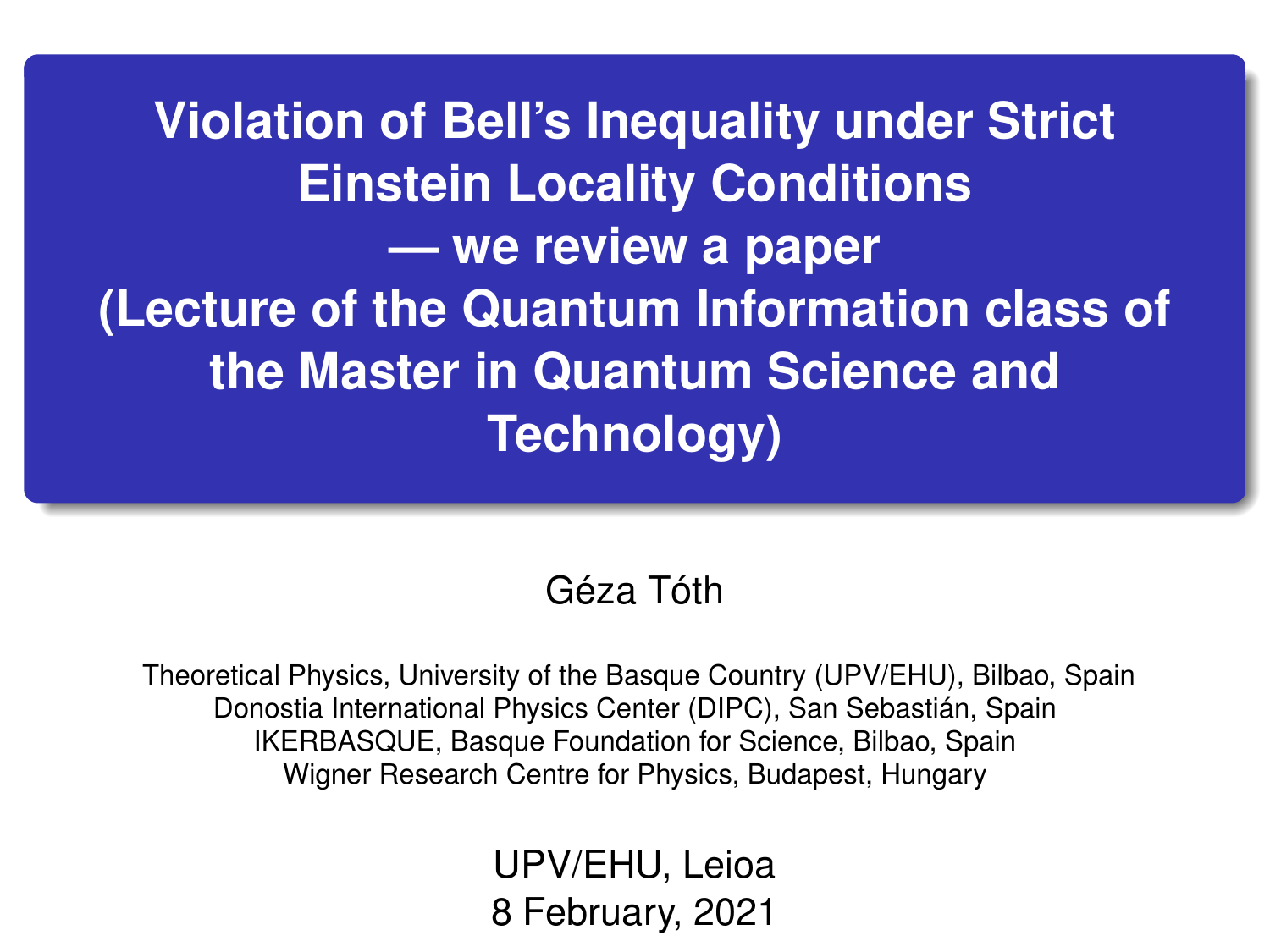# **Why is photonic implementation of quantum information processing interesting?**

- **•** Advantages
	- Photons are inherently two-state systems, they can have a horizontal or vertical polarization.
	- They can easily be transmitted in a fibre, even for 100 kilometers.
	- There are simple processes that generate entangled photon pairs.
	- Highly entangled states can be realized with large fidelity.
- **o** Drawbacks
	- Photons do not interact with each other, thus it is not so simple to realize quantum gates.
	- The efficiency of photonic detectors is not large, however, it getting better recently.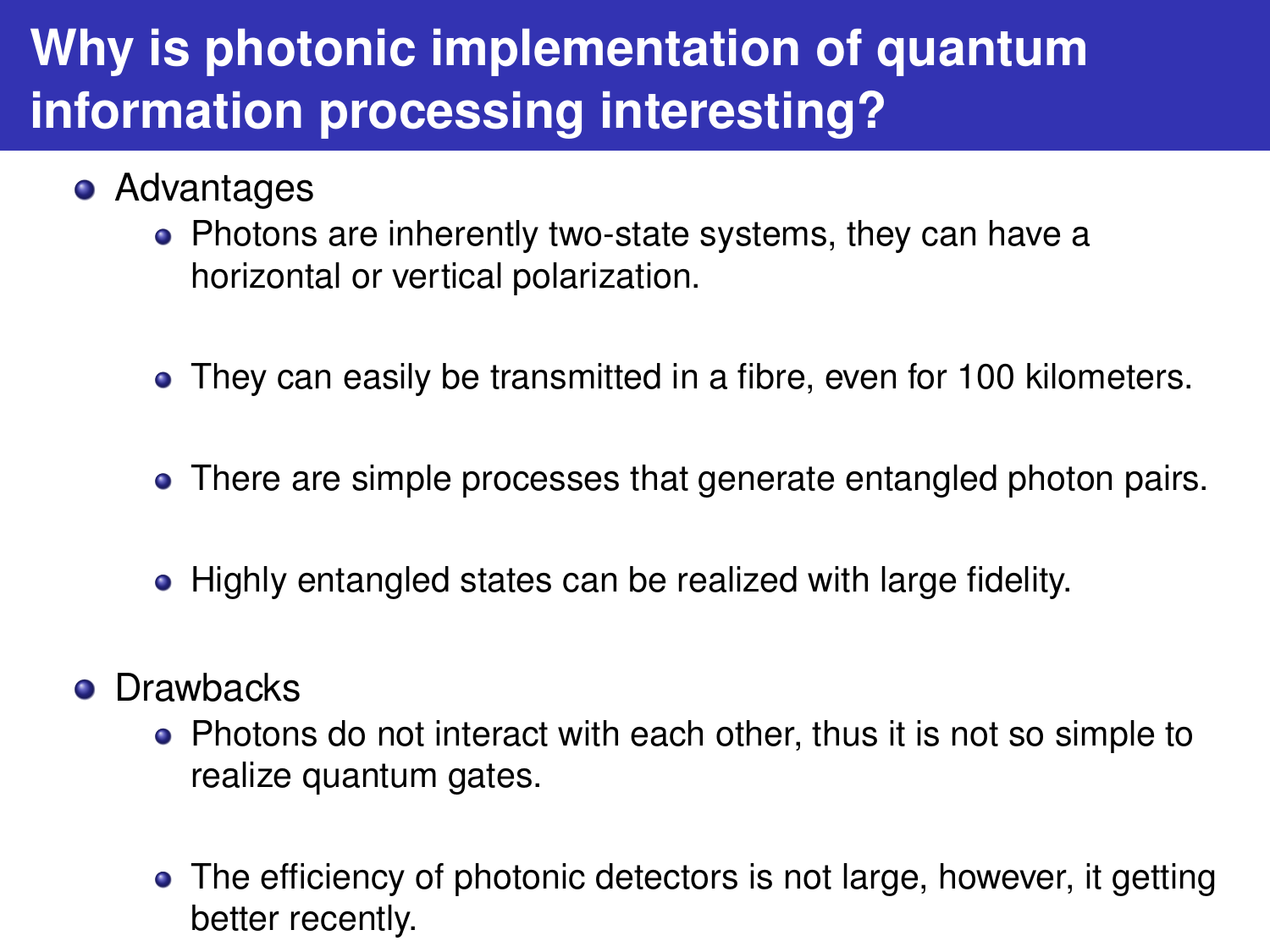- A photon can have a horizontal and a vertical polarization.
- $\bullet$   $|H\rangle$  and  $|V\rangle$  can take the role of  $|0\rangle$  and  $|1\rangle$ .
- The photon can travel even 100 kilometers on the fiber.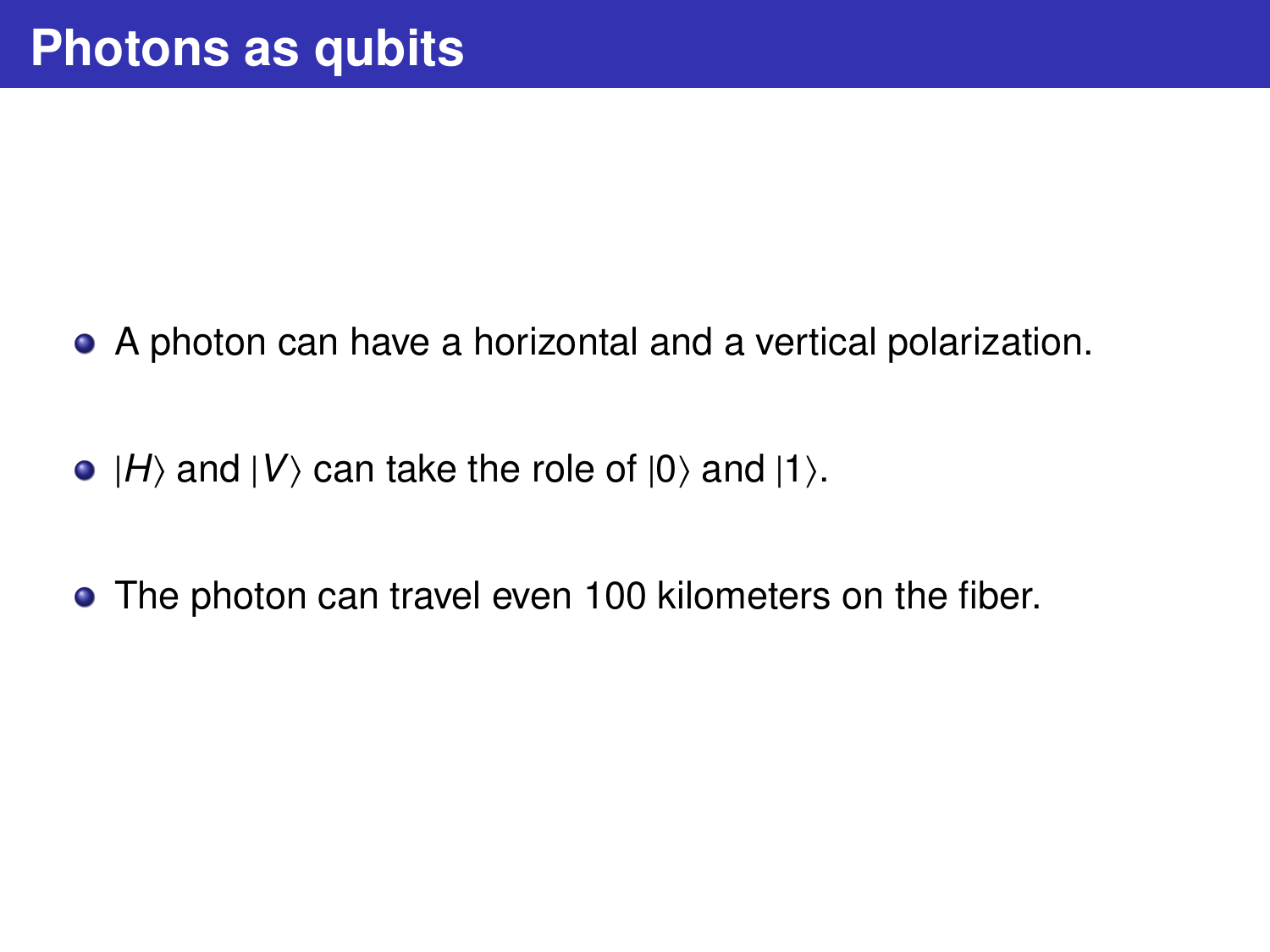# **Detecting the qubit**

- We have to use Polarizng Beam Splitters (PBS). These let photons with a H polarization go through, while they reflect photons with a V polarization.
- **•** Based on these, the following setup measures the photon in the H/V basis (essentially the same as measuring the Pauli spin matrix <sup>σ</sup>*<sup>z</sup>* )



APD means single-photon avalanche photodiodes. These are detectors that can detect even a single photon. Figure from [ W. Wieczorek, R. Krischek, N. Kiesel, P. Michelberger, G. Tóth, and H. Weinfurter, Phys. Rev. Lett. 2009. ]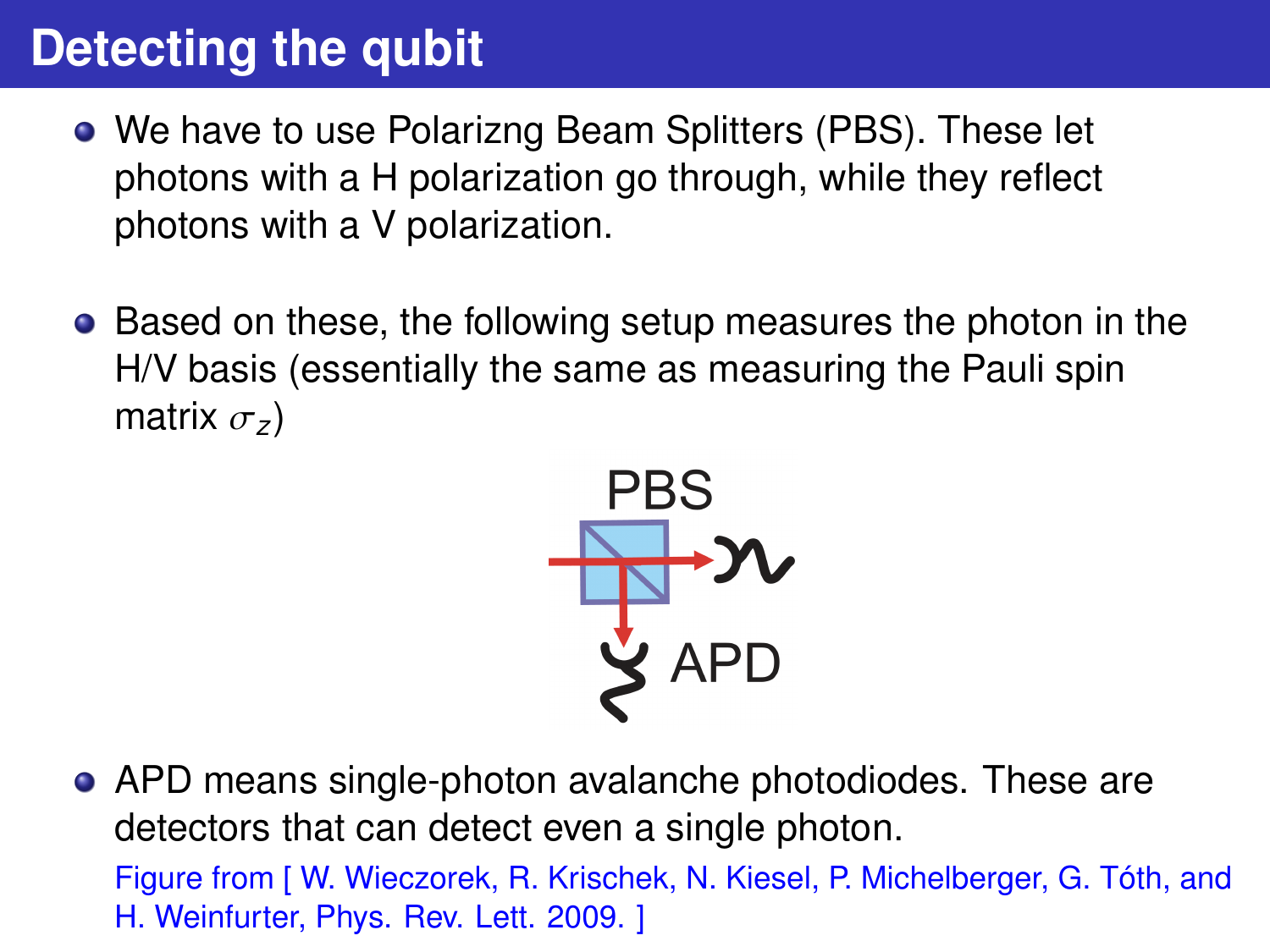- **•** How to measure in some other basis? How to measure  $\sigma_x$  or  $\sigma_y$ ?
- We have to add half-wave plates and quarter wave plates before the detector.
- **•** This way, we get a detector that can measure  $\sigma_X, \sigma_Y$ , and  $\sigma_Z$ .



Figure from [ W. Wieczorek, R. Krischek, N. Kiesel, P. Michelberger, G. Tóth, and H. Weinfurter, Phys. Rev. Lett. 2009. ]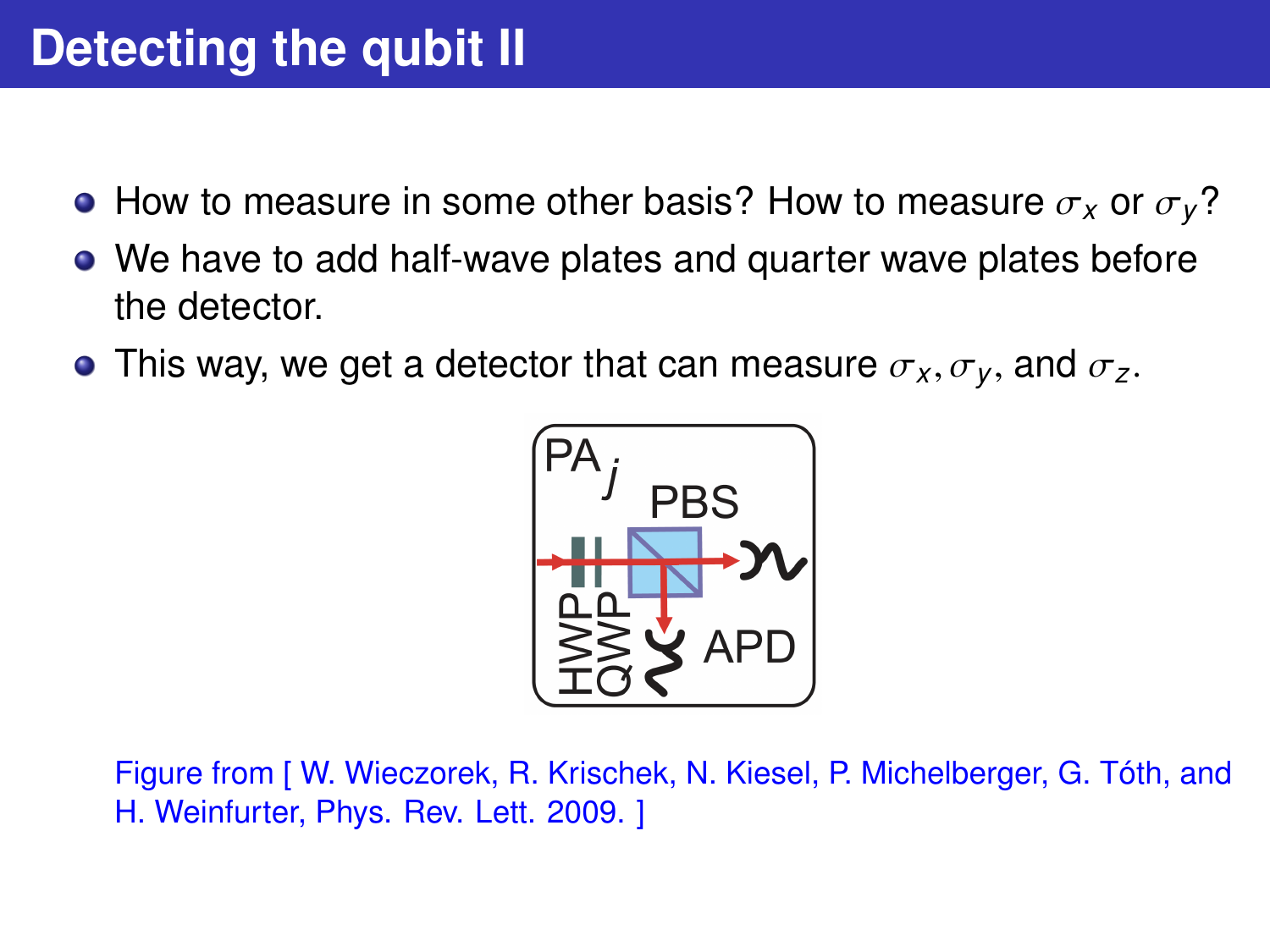## **Parametric downconversion**

- It is possible to create a pair of entangled photons from a single photon.
- This is called spontaneous parametric downconversion (SPDC).
- The crystal is a nonlinear crystal, e.g., a BBO (beta-barium borate) crystal.

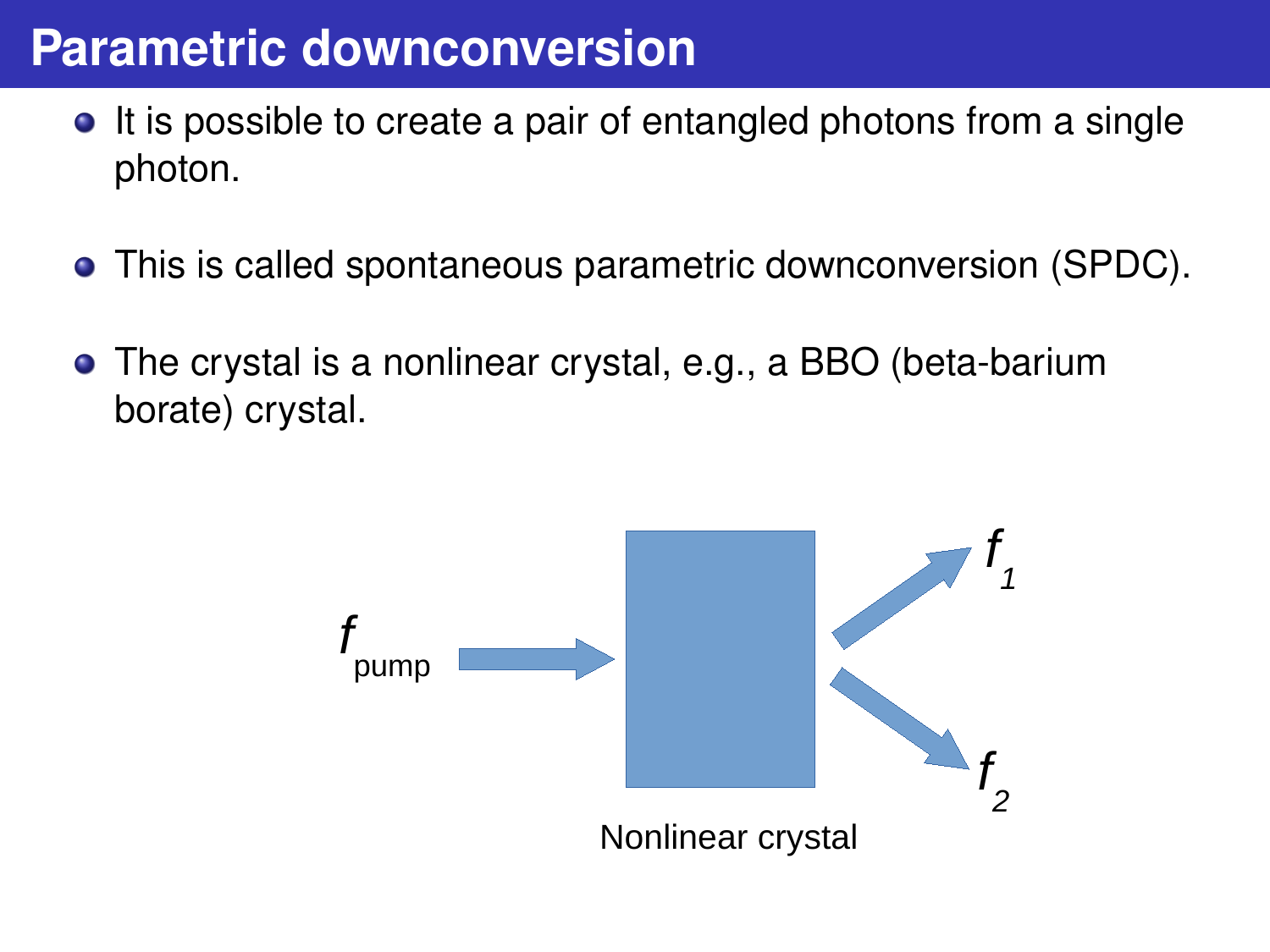## **Parametric downconversion II**

• The process respects energy conservation

$$
f_{\text{pump}} = f_1 + f_2
$$

and momentum conservation

$$
k_{\text{pump}} = k_1 + k_2
$$

for the incoming photon and the outgoing photons. Here *f* are frequencies and *k* are wave vectors.

• Typically,

$$
f_1 = f_2 = f_{\text{pump}}/2.
$$

Hence, the frequency of the incoming photon is twice the frequency of the two outgoing photons.

- The process is probabilistic, its probability can be, e.g., 10<sup>-6</sup>
- A laser beam, called "pump" beam is directed into the crystal. Most of the photons pass through the crystal. However, sometimes the photon is down-converted to a photon pair.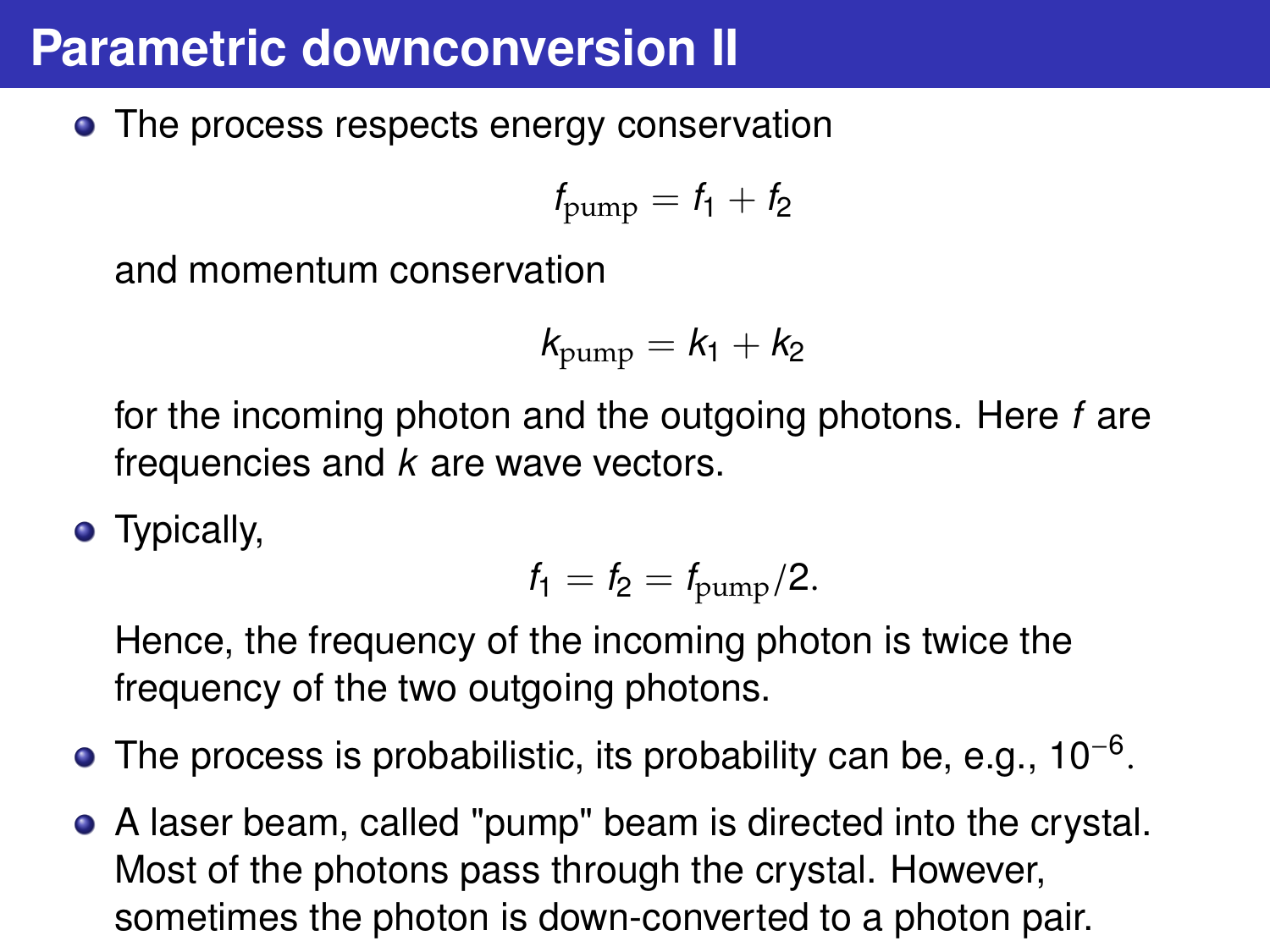## **Parametric downconversion III**

- Depending on, where the outgoing photons exit, there are several types of SPDC.
- For Type II SPDC, the photons have opposite polzarizations. If this is also a colinear Type II SPDC, then they pass via the same fibre (rarther than one of them going this way, the other going that way.)
- Such a process gives a state

$$
\frac{1}{\sqrt{2}}(|HV\rangle+|VH\rangle).
$$

This is a symmetric state. It is maximally entangled, similarly to  $\frac{1}{\sqrt{2}}(|01\rangle+|10\rangle)$  and  $\frac{1}{\sqrt{2}}(|00\rangle+|11\rangle)$ .

• Thus, we can create a maximally entangled state.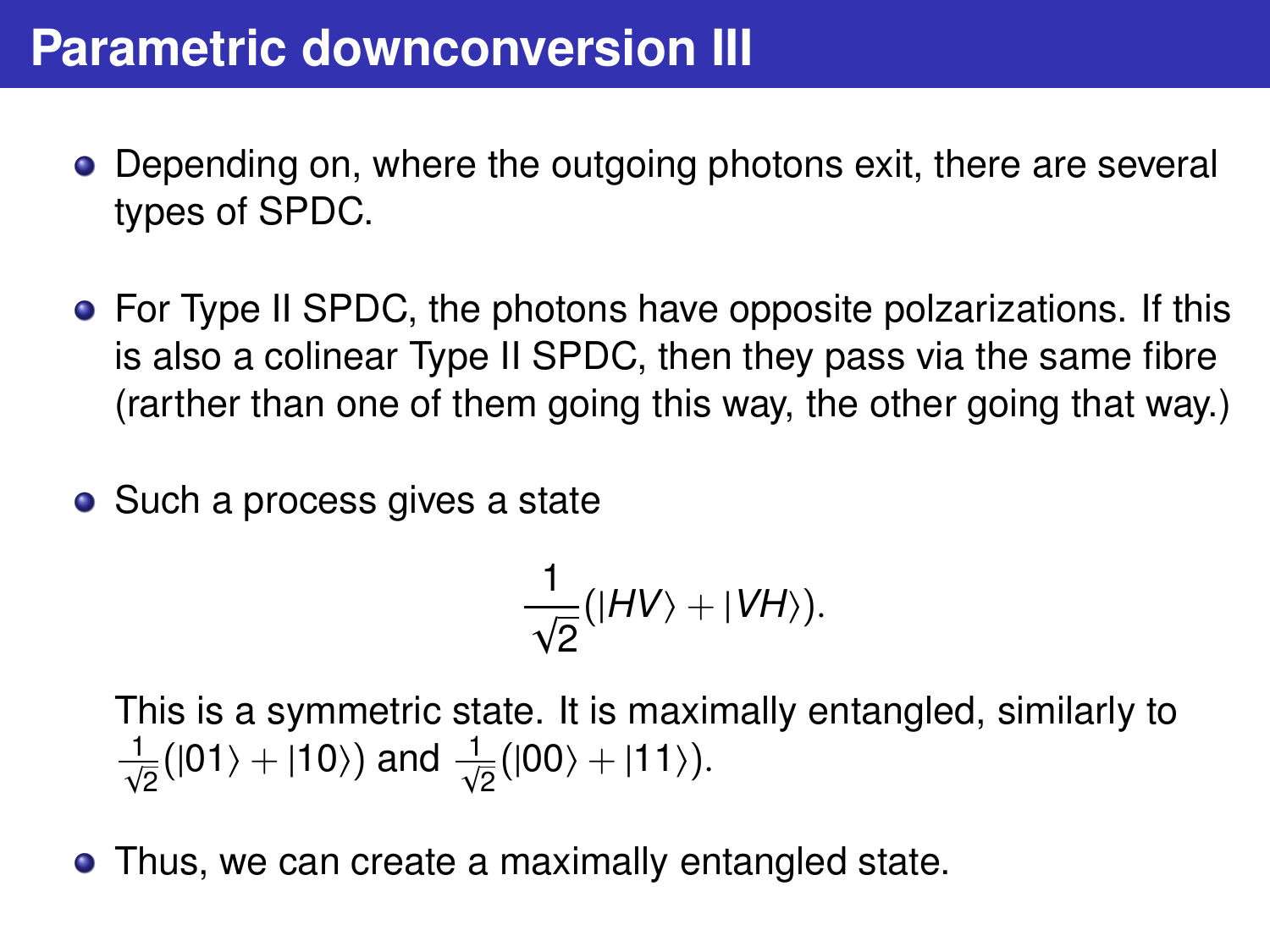## **Photonic experiment without a locality loophole**

### PHYSICAL REVIEW LETTERS

VOLUME 81 7 DECEMBER 1998 NUMBER 23

#### **Violation of Bell's Inequality under Strict Einstein Locality Conditions**

Gregor Weihs, Thomas Jennewein, Christoph Simon, Harald Weinfurter, and Anton Zeilinger *Institut f ür Experimentalphysik, Universität Innsbruck, Technikerstraße 25, A-6020 Innsbruck, Austria* (Received 6 August 1998)

We observe strong violation of Bell's inequality in an Einstein-Podolsky-Rosen-type experiment with independent observers. Our experiment definitely implements the ideas behind the well-known work by Aspect *et al.* We for the first time fully enforce the condition of locality, a central assumption in the derivation of Bell's theorem. The necessary spacelike separation of the observations is achieved by sufficient physical distance between the measurement stations, by ultrafast and random setting of the analyzers, and by completely independent data registration. [S0031-9007(98)07901-0]

PACS numbers: 03.65.Bz

The stronger-than-classical correlations between entangled quantum systems, as first discovered by Einstein, Podolsky, and Rosen (EPR) in 1935 [1], have ever since occupied a central position in the discussions the directions of polarization analysis were switched after the photons left the source. Aspect *et al.,* however, used periodic sinusoidal switching, which is predictable into the future. Thus communication slower than the speed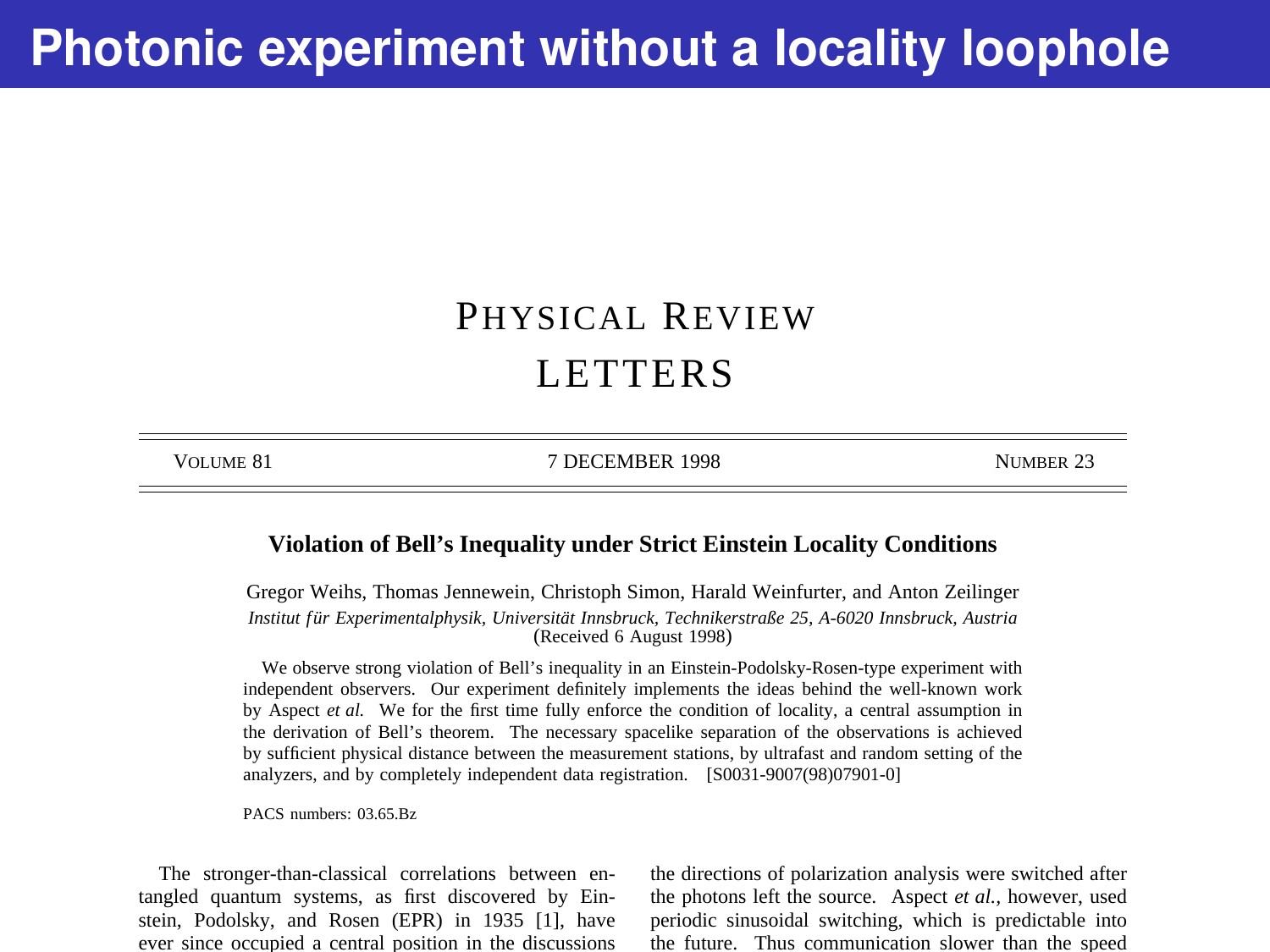## **Photonic experiment without a locality loophole I**

G. Weihs, T. Jennewein, C. Simon, H. Weinfurter, and A. Zeilinger, *Violation of Bell's Inequality under Strict Einstein Locality Conditions*, [Phys. Rev. Lett. 81, 5039 \(1998\).](https://link.aps.org/doi/10.1103/PhysRevLett.81.5039)



FIG. 1. Spacetime diagram of our Bell experiment. Selecting a random analyzer direction, setting the analyzer, and finally detecting a photon constitute the measurement process. This process on Alice's side must fully lie inside the shaded region which is invisible to Bob's during his own measurement. For our setup this means that the decision about the setting has to be made after point " $X$ " if the corresponding photons are detected at spacetime points "Y" and "Z", respectively. In our experiment the measurement process (indicated by a short black bar) including the choice of a random number took less than only one-tenth of the maximum allowed time. The vertical parts of the kinked photon world lines emerging from the source represent the fiber coils at the source location, which are obviously irrelevant to the locality argument.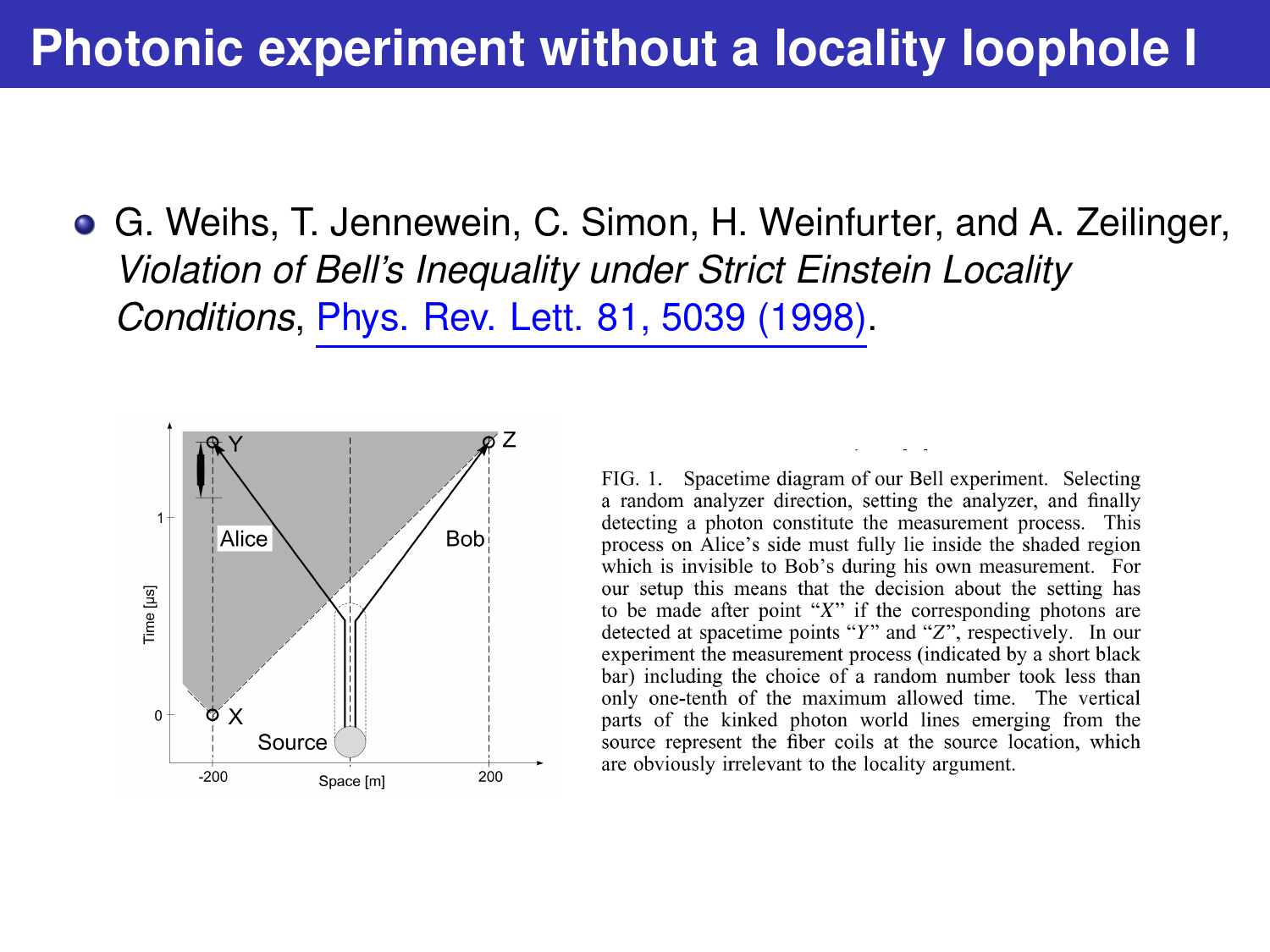## **Photonic experiment without a locality loophole III**

- $\bullet$  In the photonic experiments, the horizontal/vertical (H/V) polarization of the photon encodes the logical 0 and 1, respectively.
- The state analyzed is

entangled state  $|\Psi\rangle = 1/\sqrt{2} (|H\rangle_1 |V\rangle_2 + e^{i\varphi} |V\rangle_1 |H\rangle_2),$ which we chose  $\varphi = \pi$ .

That is, we have

$$
|\Psi\rangle=\frac{1}{\sqrt{2}}(|01\rangle-|10\rangle).
$$

The qubit can be measured with polarizing beam splitters (PBS) and detectors. On the following figure, PBS is called "Polarizer".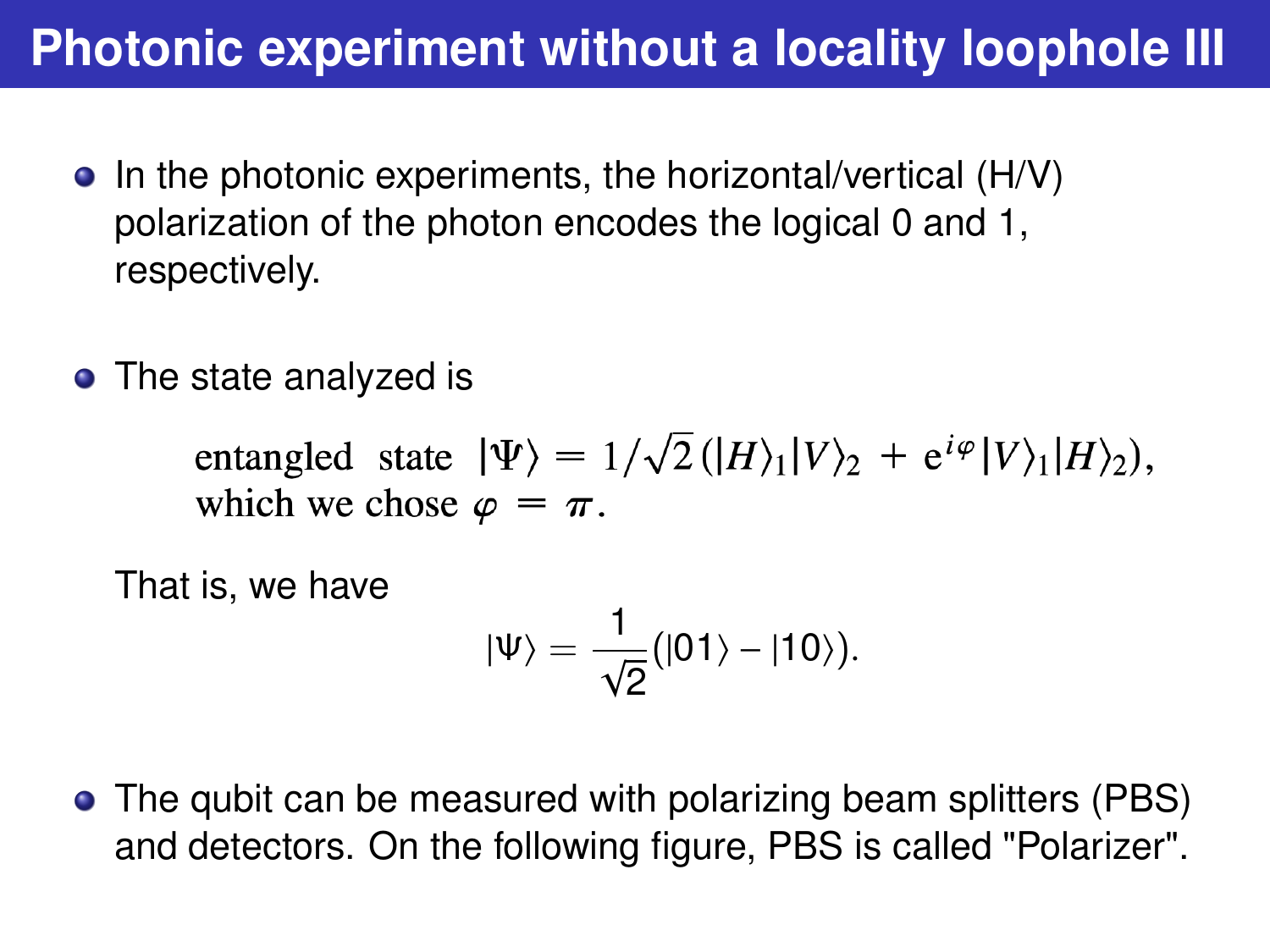# **Photonic experiment without a locality loophole IV**



FIG 2. One of the two observer stations. A random number generator is driving the electro-optic modulator. Silicon avalanche photodiodes are used as detectors. A "time tag" is stored for each detected photon together with the corresponding random number "0" or  $\cdot$ 1" and the code for the detector "+" or " $-$ " corresponding to the two outputs of the polarizer.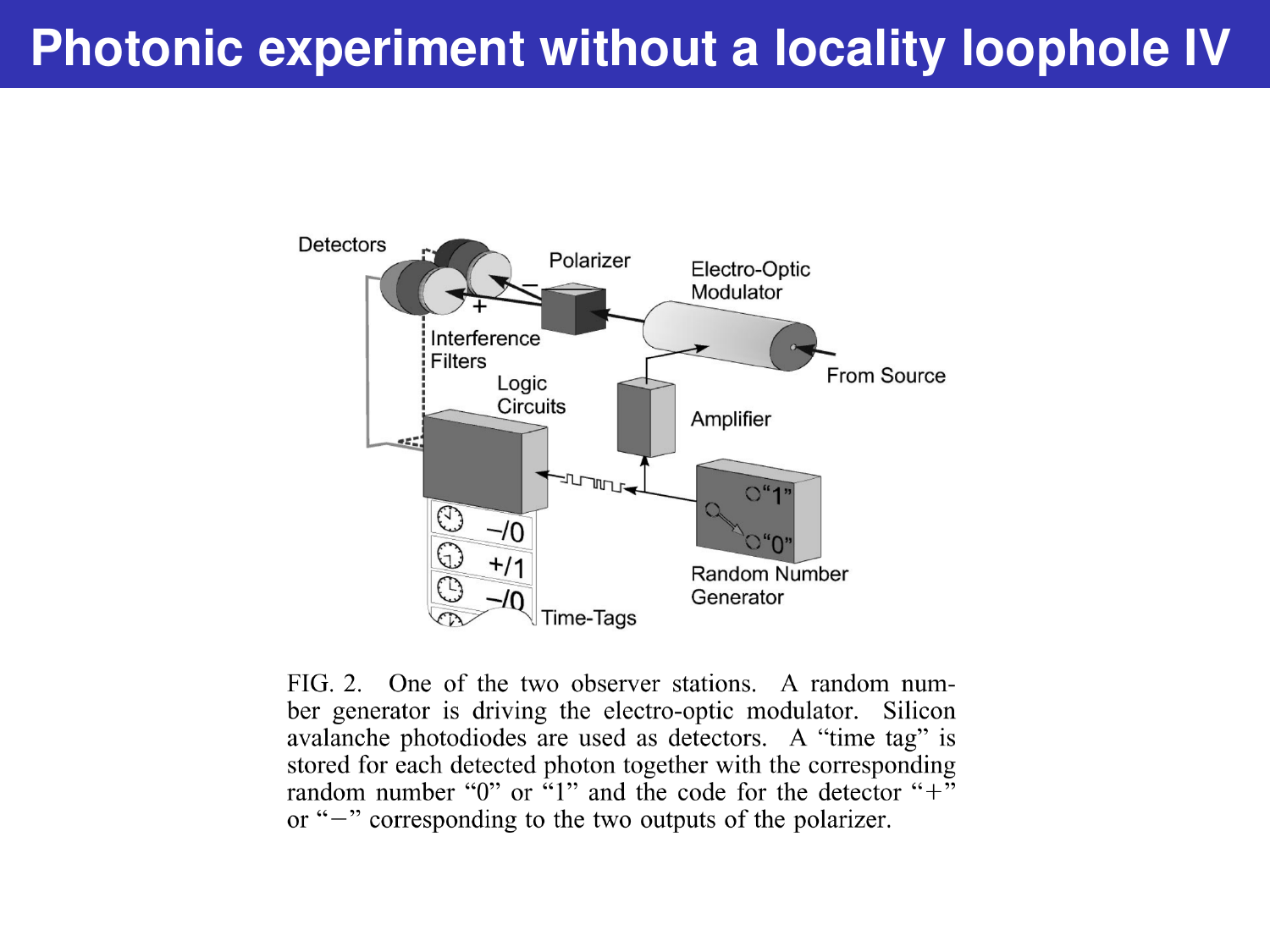## **Photonic experiment without a locality loophole V**

• The experiment tests the CHSH inequality:

coincidence rates. In a rather general form the CHSH inequality reads

$$
S(\alpha, \alpha', \beta, \beta') = |E(\alpha, \beta) - E(\alpha', \beta)|
$$
  
+ |E(\alpha, \beta') + E(\alpha', \beta')| \le 2. (1)

• The correlations are defined as follows:

 $E(\alpha, \beta)$  of the correlation between Alice's and Bob's local results is  $E(\alpha, \beta) = [C_{++}(\alpha, \beta) + C_{--}(\alpha, \beta) C_{+-}(\alpha, \beta) - C_{-+}(\alpha, \beta)/N$ , where N is the sum of all coincidence rates. In a rather general form the CHSH

This correlation term is like  $\langle \sigma_{\rm z} \otimes \sigma_{\rm z} \rangle$  or  $\langle \sigma_{\vec{n}_1} \otimes \sigma_{\vec{n}_2} \rangle$ , where  $\vec{n}_k$  are<br>some spin directions some spin directions.